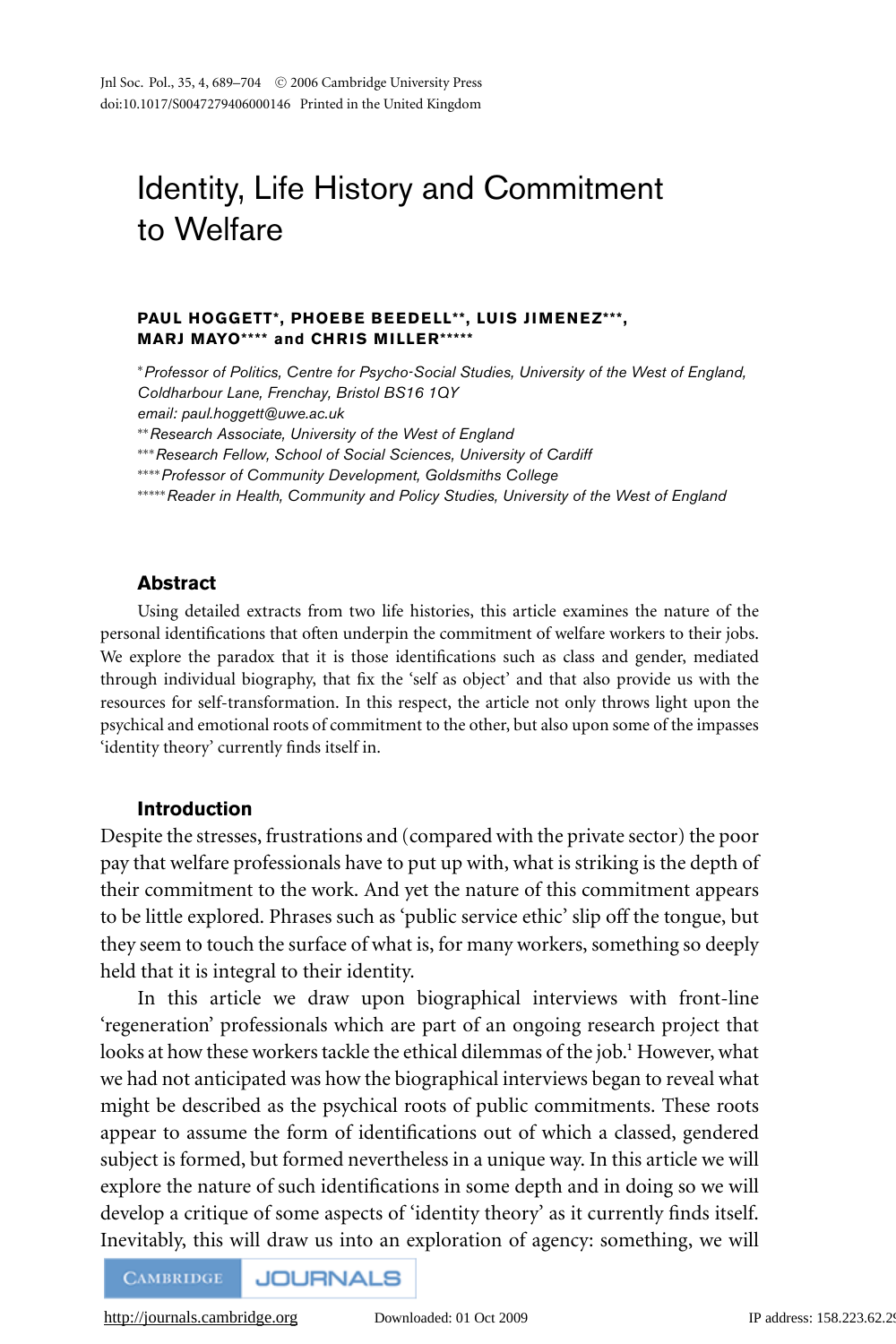argue, which is under-theorised in 'identity theory' and social policy. We frame our analysis around two detailed case studies in the firm belief that it is only by 'depth'-oriented approaches to data generation and analysis that something of the real complexity of identity and agency can be revealed. It just so happens that our two subjects, although now welfare professionals, were once themselves 'subjects of welfare' (one by virtue of having lived in a care home, the other by virtue of having grown up in a disadvantaged area, which is now the focus of intensive regeneration activity).

#### **The impasse in identity theory**

In his article 'Who needs identity?', Stuart Hall (1996) provides a clear summary of the impasse in which 'identity theory' currently finds itself. Hall charts the strengths of that tradition which drew upon Althusser (and Althusser's Lacan) and then Foucault. But Hall also notes some of the weaknesses in this tradition: 'this tangled and unconcluded argument', as he puts it (Hall, 1996: 16). Let us try and sketch what seem to be some elements of the impasse that Hall acknowledges.

First, this tradition has shown an almost phobic avoidance of the idea of the 'stable core of the self' (p. 3) and yet, on the other hand, it is careful to show its respect for the key contribution of psychoanalysis to our thinking about identification. But if psychoanalysis has revealed anything, it is just how resistant to change some of our identifications are. So perhaps Hall is correct when he suggests (p. 4), citing Gilroy, that one way out of this impasse is to accept the paradox implicit in the notion of 'the changing same'.

Second, in the rush to dismiss 'the knowing subject' (p. 2), this tradition tends to throw out 'the unknowing subject' as if agency and knowledgeability go hand in hand. What seems less easily grasped is the idea of 'unknowing agency' (Hoggett, 2001): when an individual or group feels to be in the grip of some strange impulsion (to act). Indeed, it can be no coincidence that Althusser came from a Leninist tradition within French communism which played a very ambiguous role in the events of 1968. Because it insisted that agency was only possible through knowledgability, and knowledgability had to be brought to the masses from outside, by the party, it was deeply suspicious of the spontaneity of students and workers and rejected the idea that people might make history without fully knowing what they were doing at the time of doing it (that is, as unknowing subjects).

Third, this tradition has real difficulty in speaking of the subject (individual or group) as something which can be creative and transformative (creative even in her unknowingness) as if to do so would be to make the mistake of cutting the subject free of its discursive anchorings, thereby reproducing that old individual/society binary. So, when Hall seeks the words to describe the opposite of our status as something 'given' (interpellated, hailed), what he comes up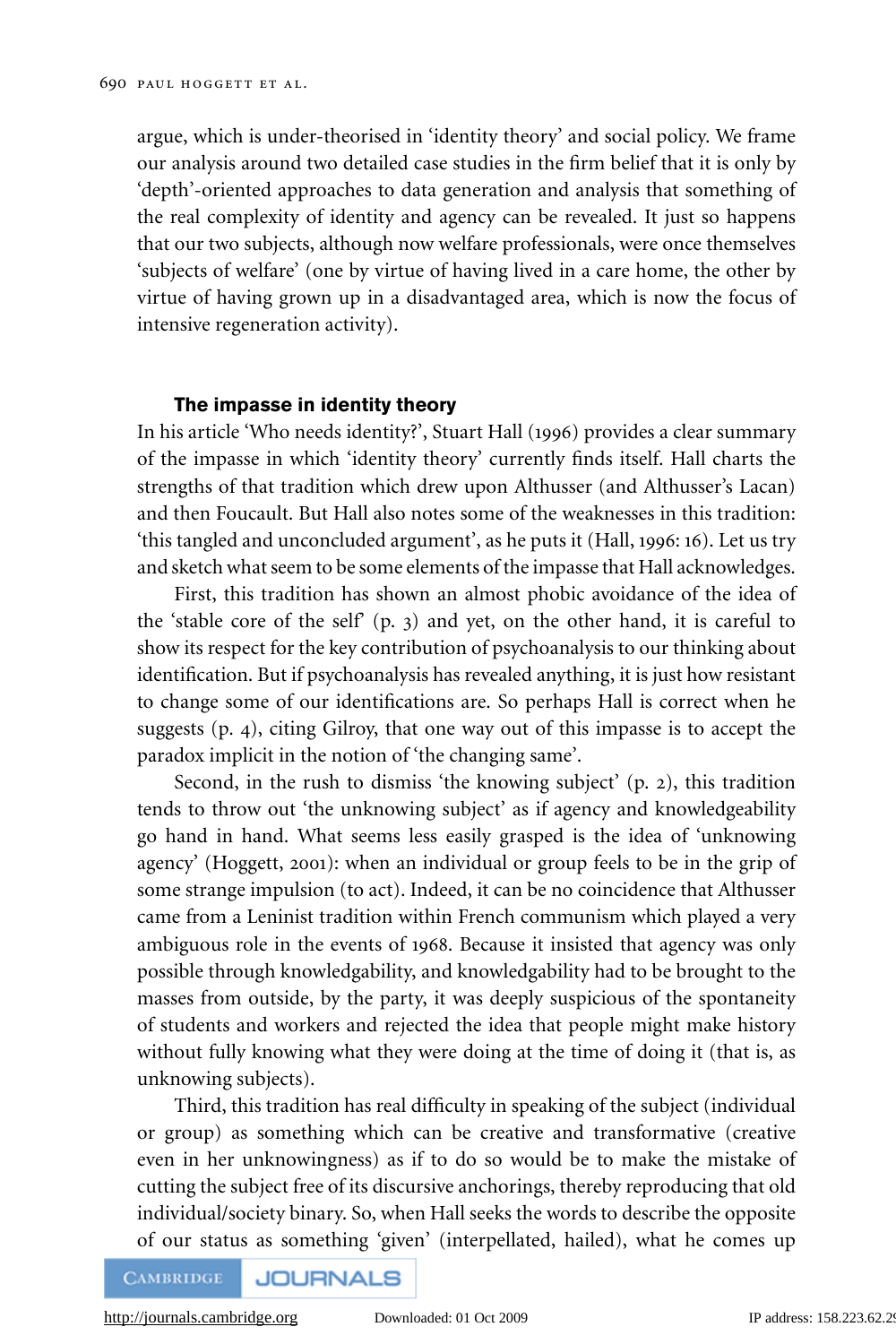with is always pretty tortured. Hall himself notes (p. 10) that Foucault ends up confusing a 'subject position', such as class or gender, with the individual capacity to fill it. In fact, the individual often seems to simply disappear, becoming, in Foucault's language, 'an effect of discourse'. But, as Skeggs (1997) has shown, an individual in reality can adopt a variety of relations to a 'subject position': refuse it, identify with it, disidentify with it, dissimulate in relation to it, pervert it, corrupt it and even transform it. This last one is particularly important because arguably it is the only one which, in Jessica Benjamin's terms, enables us to break out of the 'doer/done to' struggle (Benjamin, 1988, 2004) and is therefore about second-order rather than first-order agency (Hoggett, 2001).

Finally, there is the legacy of Lacan and his reading of the 'mirror' in the mirror stage (Lacan, 1977). For Lacan, the mirror is to be understood literally: that is, the infant's fascinated gaze into an actual mirror, where its reflection presents the image of a coherent and unitary self. It is this delusion of coherence which is then sustained through the acquisition of language. For Lacan (and Althusser and all who followed), the ego is therefore always an alienated construct ('subject to the discursive formation in a structure of misrecognition', Hall, 1996: 7). But Lacan's model of identification is not relational; it is not one built upon actual relations with real (m)others (see Hall, 1996: 9–10, where the problem is glimpsed). In contrast, Winnicott sees the mirror as a metaphor for the mother's capacity to be responsive towards the infant's earliest imaginings (Winnicott, 1971: 12). It is this responsiveness that provides the infant with an experience of recognition (mirroring), which is vital for its going on being. What Winnicott describes and what decades of infant observation and research by Trevarthen (1979), Stern (1985) and others reveal, is the vitality and liveliness (unknowing agency) of young infants in the care of another (usually mother) who possesses a varying capacity to respond to the infants' search for meaning in the world.

#### **Methodology**

We are committed to a psycho-social approach, one which seeks to understand how internal/psychological and external/social factors interpenetrate. So our research is organised around three key terms: person, role and context. Our two case studies are derived from a sample of 30 regeneration workers in two cities. Each individual was interviewed up to seven times: the early interviews focusing more on biographical material, the later interviews focusing more on the nature of the role and critical incidents at work and also upon the individual's perceptions of the changing nature of society, the job and the policy context. By obtaining material in this degree of detail, we are able to understand how a role gets personalised and it is because all roles are personalised that irresolvable dilemmas are responded to in different ways by different professionals: a source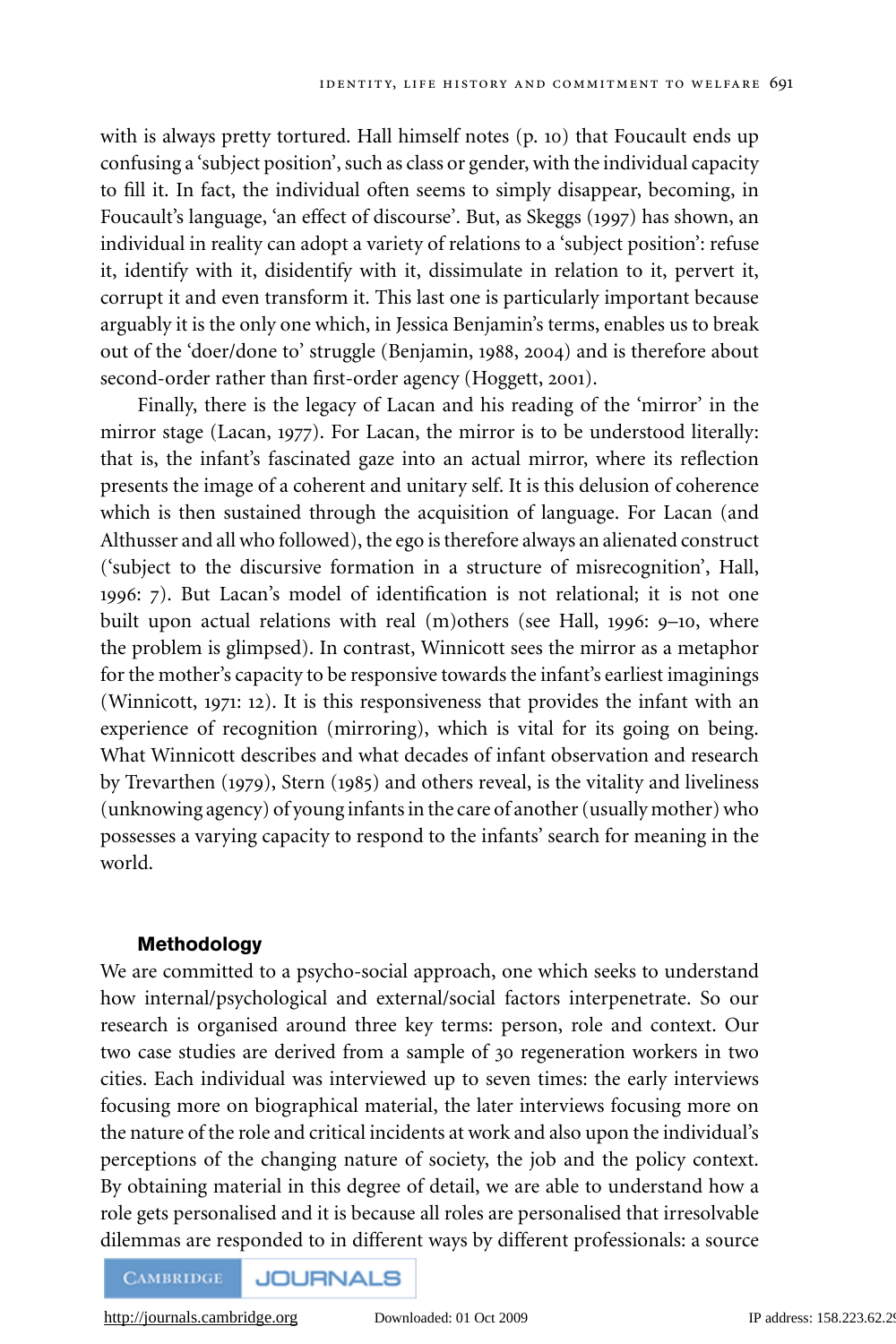of despair for one, a source of fascination and an opportunity for learning for another.

After these interviews our respondents participated in 'inquiry groups' which met on several occasions and an inquiry conference involving all research staff and respondents. Our methodology is therefore both psycho-social and dialogic. We believe that discourse, structure or process remains an abstraction unless it is understood in terms of the way in which it is 'lived' by real people with real bodies and real psyches. Secondly, our life histories both constrain us and resource us; action (including narrative action) cannot be understood fully unless it is also 'read' from the perspective of the individual's unique biography. But a psycho-social approach also recognises 'people's less clear-cut, more confused and contradictory relationship to knowing and telling about themselves' (Hollway and Jefferson, 2000: 3). For this reason, in each case study, we offer both 'the told story' (that is, as told in the words of our respondents) and our attempt to picture the 'lived life' to which this told story refers (Chamberlayne *et al.*, 2002). However, our research is also 'dialogic'. That is, we have sought to develop an ongoing relationship, in most cases lasting well over one year, with our respondents, which means, unlike Hollway and Jefferson, that we have often been able to share our thinking with our respondents as we have proceeded. Thus, the two individuals featured in the following case studies have read and commented upon their material and upon a final draft of the complete paper. We therefore feel that our analysis is one in which they recognise themselves. We also understand that despite our attempts to be 'democratic', the authority that we carry with us as researchers inevitably means that the relationship remains asymmetrical and this must affect the nature of the dialogues generated.

A final point here concerns our own narrative. While clearly recognising herself in what we had written, Janice made the pertinent comment that she thought that it gave a somewhat more coherent picture of her life than she had experienced. This serves to remind us how the analysis of research material, with the task of publication always in mind, always inclines us to identify threads, discover themes and bring other forms of order to interviews which are necessarily full of discontinuities. In this sense, the research paper is partly a rhetorical device, designed as much to persuade as to reveal.

## **Life history 1: Steve The told story**

Steve was brought up by middle-class parents who were 'very dysfunctional kinds of people *...* my father was a very, very serious alcoholic, my mother had to kind of compensate for that by taking lots of prescribed drugs'. When he was 11 his parents split up and he was taken into care. As Steve then put it:

you know, since my childhood I've followed a very sort of scenic, bizarre route, and ended up *...* doing youth work, working with young people in a way that I feel, probably unconsciously, I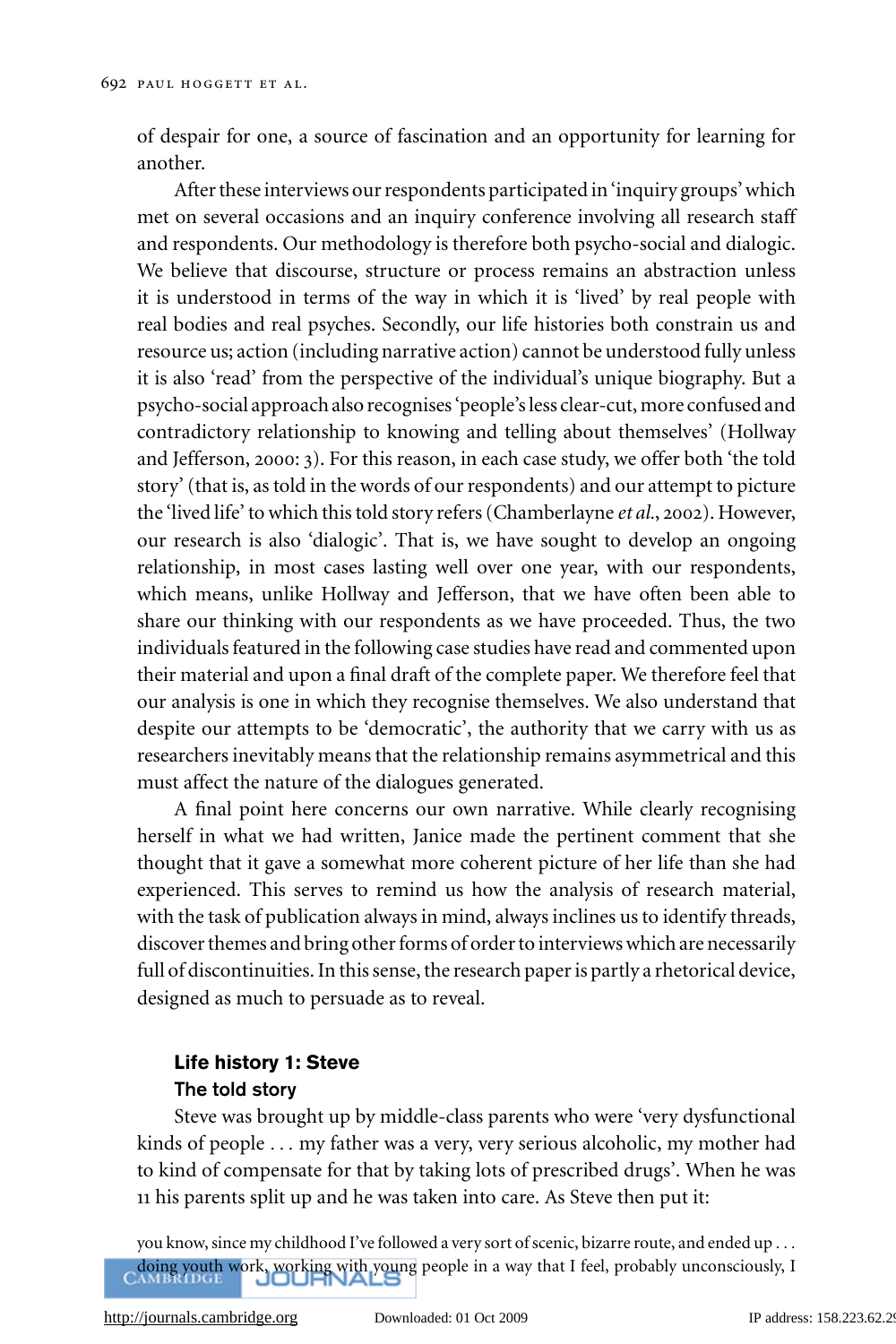feel like I needed to have been worked with when I was young. And that's kind of *given me a passion for the work.* (our emphasis)

The scenic route that Steve alludes to involved leaving the children's home at 16 (the year when his father died) and drifting (a word he uses a lot to describe this period), drinking a lot and getting into trouble with the police in London, working on building sites and eventually spending a few years travelling, ending up working on a Mediterranean farm. While he was there, he went through some kind of crisis: 'I remember having a huge overwhelming kind of pang of desperation to get home again.' Without any money he begged and blagged his way back to the UK, stayed with his sister for a while and got building jobs. But this was not drifting: 'I suddenly started to have a lot of feelings that perhaps you would associate with young people growing up in terms of having a direction.' By now he was in his mid twenties. When prompted about his sense of direction Steve replies:

I think all this kind of stuff about my childhood started to kick in about then, about, you know, this need to be heard and this need to be loved and need to be cared for, because I certainly started feeling that the kind of area that I wanted to go into was about *...* was about the caring kind of type of industry in some way.

Steve, via his mother, got a 'living in' job as a care assistant in a 'big old institution' for people with special needs:

There was a lot of older women there, I suddenly felt I was being cared for, you know. I was quite happy to work hard, but I felt I was actually being cared for *...* so I fitted the bill because I was like a kind of lost young man, you know, and there was kind of older Irish women *...* you know.

Steve eventually tried a social work course 'and I just didn't feel quite comfortable' and it was at this time that he first found out about youth and community work. 'I did that for two years *...* but I had no desire to work with young people at all.' Steve describes a process of getting into youth work as something almost entirely without volition, an accident:

I didn't apply for a post, so I've never once made a decision, you know, a conscious decision that I want to become a youth worker. I just am one. And I still feel quite uncomfortable telling people that I'm a youth worker.

By all accounts he is a very good one, highly committed to working in an isolated area of considerable poverty, well trusted by many local adults and young people and the initiator of a number of innovative projects.

The next part of the interview seems to us to be central, so we cite it in full:

I'm continually get picked up by my managers for not laying credit to certain things that I do, it's a continual theme. You know, I'll undersell myself all the time, I don't go round saying,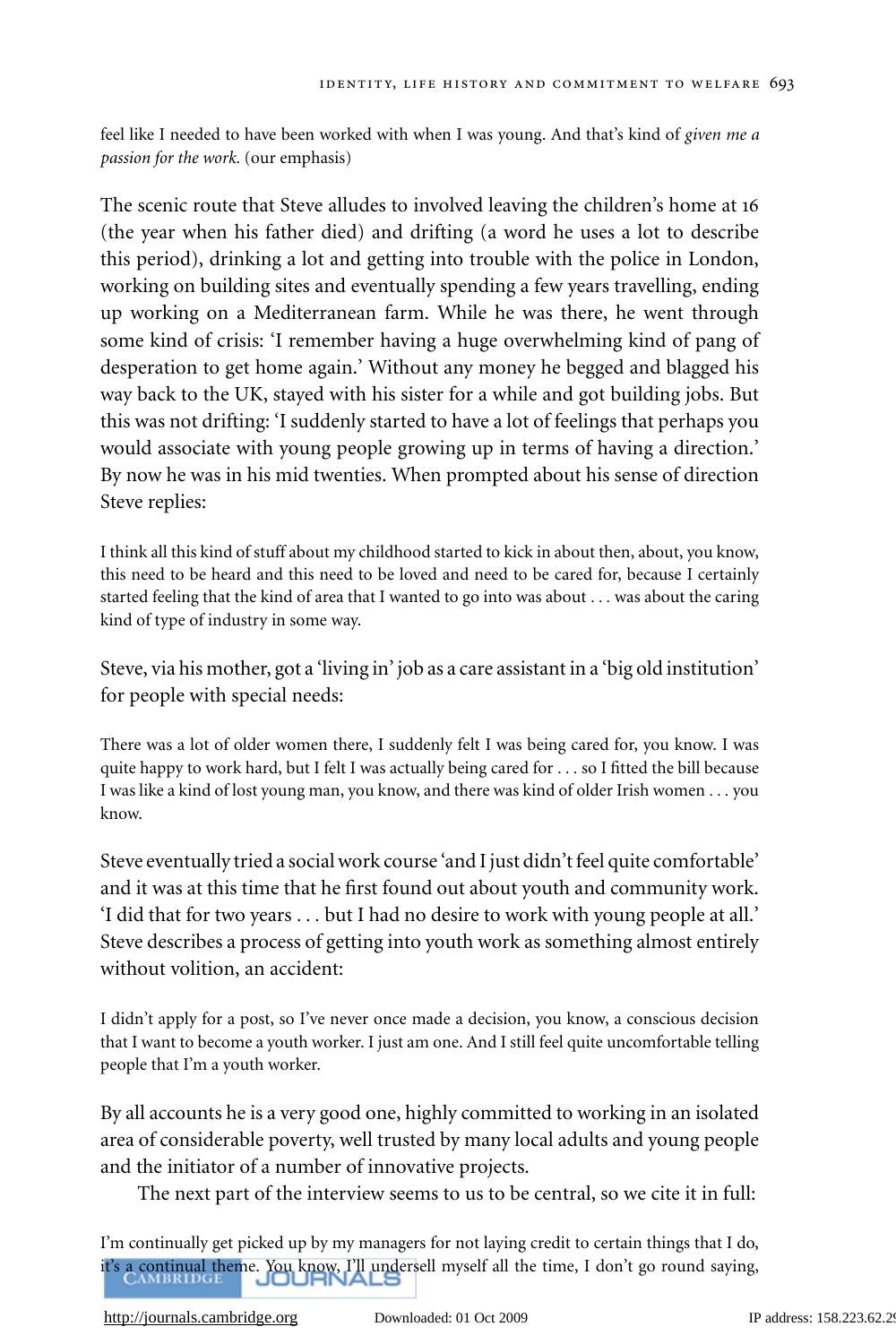'I've done this and I've done that, and I've set up this and I've done this group.' I always kind of underplay it, and I can't help myself doing that. Because I guess I see personally that *...* it's quite hard to explain, but if I refer it back to my childhood, to be the kind of person that I would have needed at that point would have been somebody that would be very, very special, I feel. You know, someone who could have understood what a young person goes through, you know, who's having problems at home, no one to listen to him, no one really cares where they're going or what they're doing, you know, you've got all kinds of like stuff going on. The person that could actually fill that role other than a parent, a good parent, would take a very, very special person. And I think that I have a problem saying I'm a youth worker because to say that you're a youth worker, I feel, is to say that you're that person, you're a very, very special person. And I don't feel like I am. I find it very hard how anyone can say they are that special person. To say that you're a youth worker is such a, you know, a value-laden kind of like responsible position to be in, you know, if you're gonna take the job seriously. And because I kind of link up my work with my self-identity and, you know, with my personal development and everything like that, sometimes it's almost like a youth worker is something that I'd aspire, if I so choose to stay in this kind of work, something I'd choose to be. You know, it's a bit like sort of, you know, meditation, and suddenly you find nirvana, you know, and I will suddenly become a youth worker, you know, after years of trying. It feels a bit like that as well. So I find it quite uncomfortable to actually say, 'I am a youth worker.'

### **Steve's life-course: a hypothetical reconstruction**

We can confidently assert that the experience of childhood was pretty painful for Steve, not simply that there was an absence of good parenting but an ongoing disintegration of something which should have been solid and containing. The concept of 'splitting' (Hinshelwood, 1991) is pretty central to relational forms of psychoanalysis. One of the ways in which splitting is deployed is in dealing with traumatic experience. We can hypothesise that when he was young Steve could only 'take in' this painful childhood experience by splitting it off from the rest of his psyche, so what Steve internalises then becomes a split off part of himself which haunts the edges of his conscious world (a distressed child in relation to its absent parents).

His parents separate and he goes into a children's home; five years later, at the age of 16, the year that his father dies, he leaves the home and Steve tells us that for the next ten years he is adrift. He has no sense of his own agency at this time; he says he was 'beyond anger or aggression': he drank, he got in trouble, he travelled. It is as if, during this period, Steve is re-enacting the experience of ongoing parental disintegration through his own life. The clue to this seems to be the stress Steve attaches to the idea of 'solidity': the lack of it during the period of drifting, the presence of it as he begins to have a sense of direction. This comes after a kind of 'turning point' that Steve describes while on the farm (the work there he describes almost as if it were a kind of occupational therapy). And this turning point seems to be the expression of something going on inside him, some process whereby that split off part of himself is coming back into view ('I think all this stuff about my childhood started to kick in then') as he begins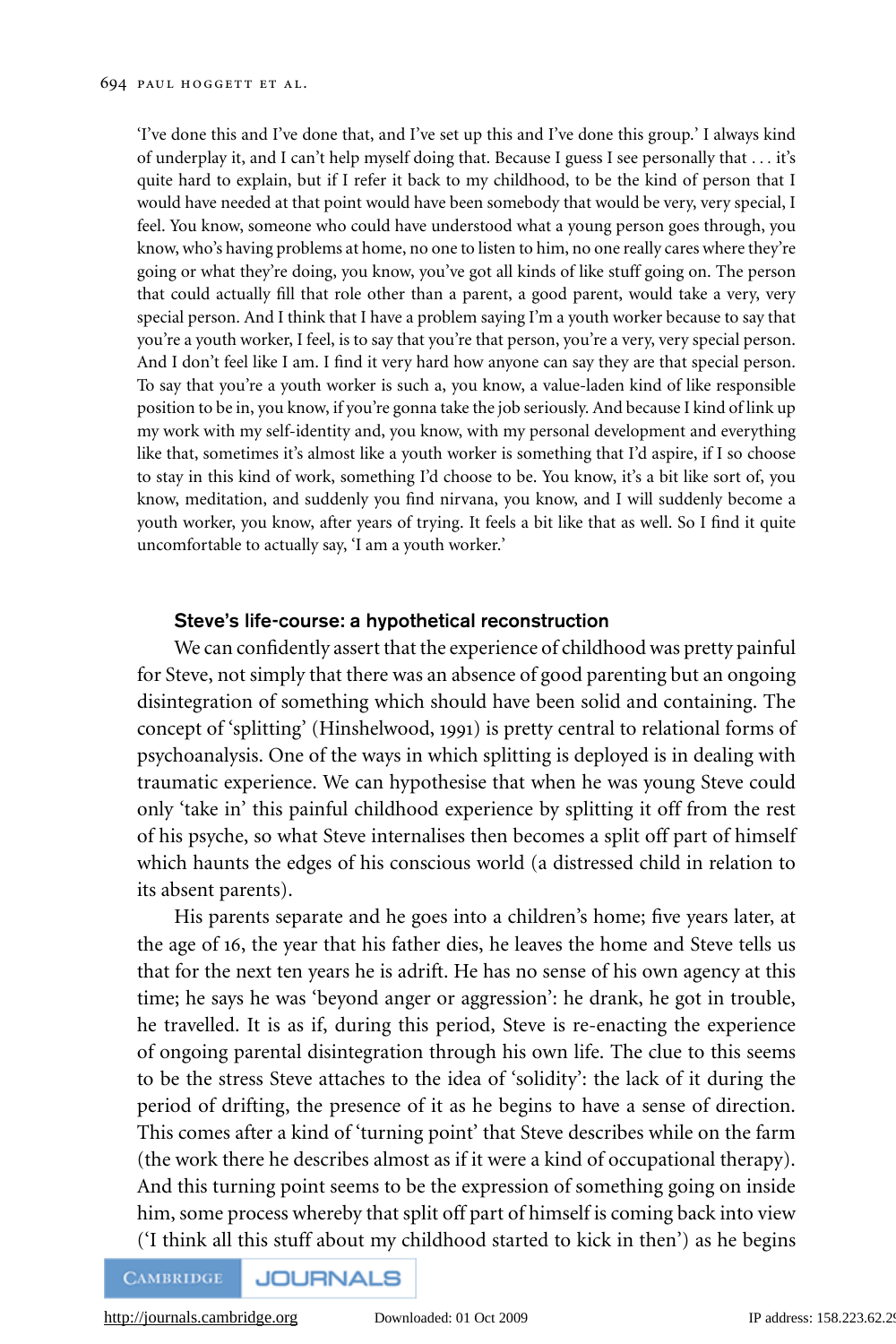to find some way of bearing it. And this process seems to have something to do with reparation, as if in some slightly magical kind of way by starting to look after others he is also starting to look after himself. But at the time Steve was largely unaware of this, he was still walking forward blindfolded but now it was as if his internal and external worlds were engaged in a benign dialectic rather than a vicious circle. In the special needs institution he not only cares for others but is able to have the experience of 'actually being cared for' for the first time. Eventually, still in a largely unseeing way according to Steve, he ends up on the shores of youth work ('I never once made a decision, you know, a conscious decision, that I want to become a youth worker').

# **Life history 2: Janice The told story**

Janice was born and brought up in a traditionally white working-class area of high-rise estates. Twenty years ago she moved off the estate to a neighbouring area and is now employed as a community development worker in the area where she grew up. She describes it as a place where:

You get taught really early on. I felt I got taught very early on through the education system, that I shouldn't expect anything *...* If you got into an office job you were doing really well. So I went to an office job, therefore I was doing really well. And I feel it was a real hard battle for me, mentally, to cut through that and just get above it. And I think most people don't, they don't do it. So, all of that stuff is kind of part of what I am.

As a young teenager Janice had a taste of trying to break out of the traditional mould when her mother persuaded the family to emigrate to New Zealand. After a year they had come back but her mum was still unsettled:

We weren't moving house anymore but she was constantly moving the furniture. So something was going off with my mum there, that she wants change and she wants big change. And so she used to move the furniture instead, which was a constant joke for us really. So I think she kind of thought 'I'm gonna get it out of my system and we'll go', you know.

Early on in the first interview she gives this description of her parents' influence on her values and motivations and allows us to glimpse the effect of her identifications on her present working life:

I think my mum and dad are inevitably one of the *...* they influenced me and my values come from them to a certain extent. And they're really quite different people. My mum was a trade unionist and has got very strong views on lots of different things which, but they can be quite black and white and we tend to argue quite a lot because she's very rigid on certain things. My dad was completely non-political and my dad, I think, in a quiet sense, had more influence on how I feel about the world now than my mum did, because there is a view, particularly in the context of which we work, of white working-class men, and that they're just easy to blame for everything. And that they're, think a lot of the sort of community development type world can

#### **CAMBRIDGE JOURNALS**

<http://journals.cambridge.org> Downloaded: 01 Oct 2009 IP address: 158.223.62.29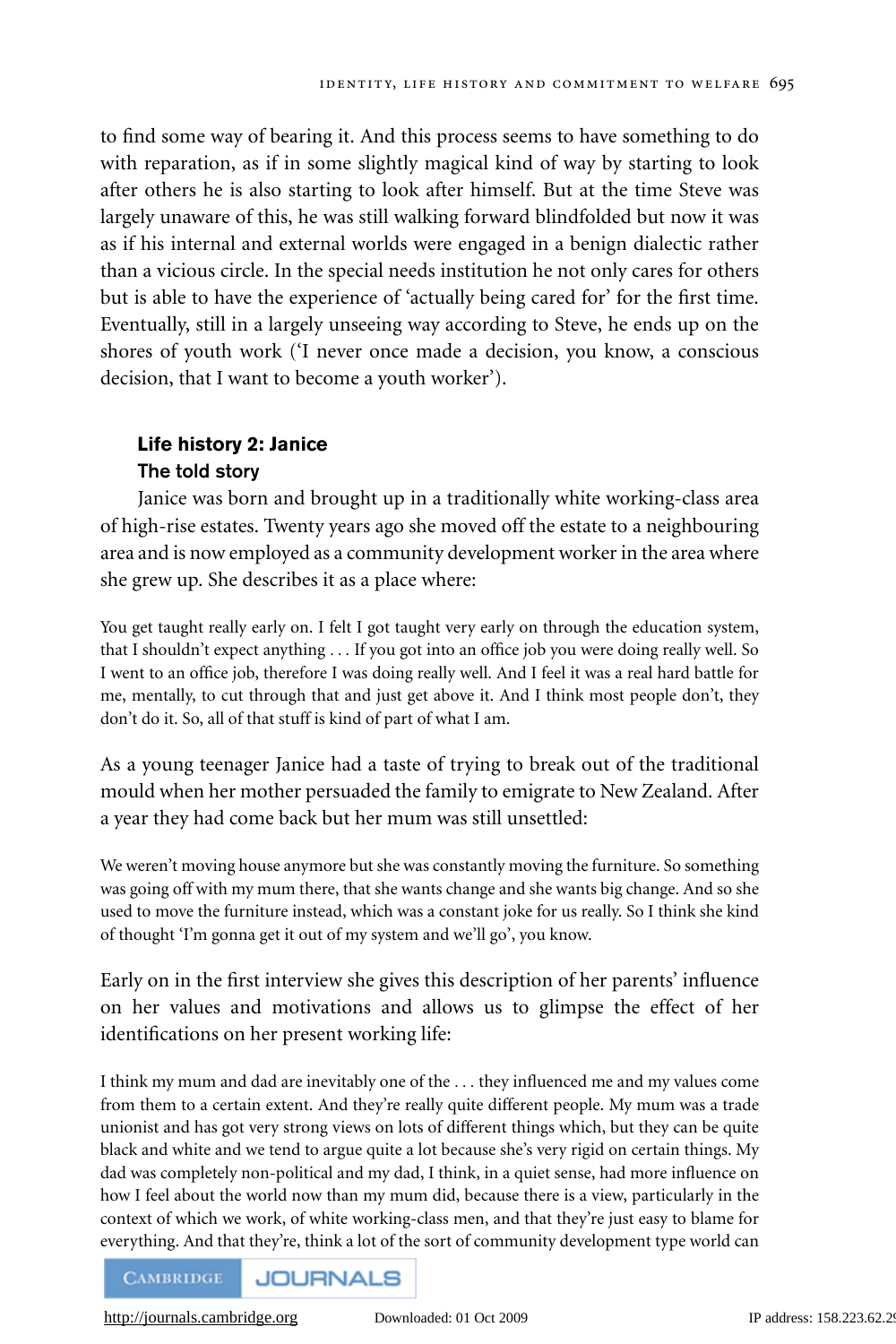be quite afraid of them. They're a bit of an unknown, and a bit of a threat. And my dad was, he was an odd mixture of kind of Italian macho and very masculine, and being completely cowed by the world as well. He knew his place and he accepted his place and would never argue his place. And that was a real tragedy for me, I think, looking back on it, that he was kept firmly where he was because he believed in what he was taught he was. Whereas my mum's attitude was completely different. It's interesting, my mum was a waitress for years and years, and my dad used to come and pick her up from work. And she said you'd watch him walking through the restaurant and she said the only people who went in restaurants in those days were people in suits and people with money, you know, that was in the sixties. She said you'd watch him walk through the restaurant, she said, and he was almost physically shrinking as he was walking through, because he didn't belong. And she said you could just see the effect on him, just being with this group of people. Whereas my mum, her whole attitude was kind of the only difference between me and you is you've got more money in your pocket than I have, and that's it, there's nothing else, you know. And I've got, I kind of have that kind of bolshiness and arrogance, if you want to call it arrogance, to be like my mum. But looking at kind of how long it took me to raise my head above the parapet, I think I've got a lot of my dad in there as well. So, and I do still struggle with that. *...* I often deputise for our Chief Exec, and he will say, 'Go off and tell them this, this and this.' And I go off, and as I'm getting there I'm thinking, 'Oh god, I can't do it, you know. They know I'm a fraud, they know I'm not worth anything.' I have to kind of bolster myself back up again. So there's kind of *...* it's like a kind of, it's an act of reconstruction that I have to do, just take away all that kind of stereotypes and all those expectations.

Having done the 'office job' for several years, Janice had her first child at the age of 24. At the time she was temporarily living back with her mum in her high-rise flat and, after the birth, she experienced postnatal depression. A year later, in her own home:

I had the radio on one day and something on the news said something about a memorial service being held for Andy Warhol. And I thought, 'I didn't know Andy Warhol was dead.' And it was really, I thought, 'Where have I been in the world?' *...* And I found it really worrying that I'd become so inward looking and so kind of closed down in this tiny sort of space of this nuclear family, that I wasn't looking anywhere *...* That was kind of a moment for me that I thought, I remember feeling really odd and thought, 'I've got to do something about this. I'm just losing touch.' And it was then that I went off to enquire about doing an A-level, and arranged some childcare and went off and did *...* I did two actually, I did a couple, I did sociology and law that year. Just because I thought I'd find them interesting.

After taking four A-levels over a period of years, interspersed with part-time lowstatus jobs, Janice was cajoled by her tutors into applying for a place at University where she found both reassurance and inspiration. Again she found tutors who forced her to believe in herself and, despite initial fears that Janice would 'go off' now that she was at university, her husband was also very supportive. Janice herself was fearful but 'driven':

I was petrified, yeah. I really was. Just because I didn't feel valid *...* And it wasn't until I kind of got my degree that actually I believed that I was capable of getting my degree, if you know what I mean. I always felt like a fraud at university, I went being a mature student and coming from the background that I came from. And I got a first, and I think anything else, if I'd have got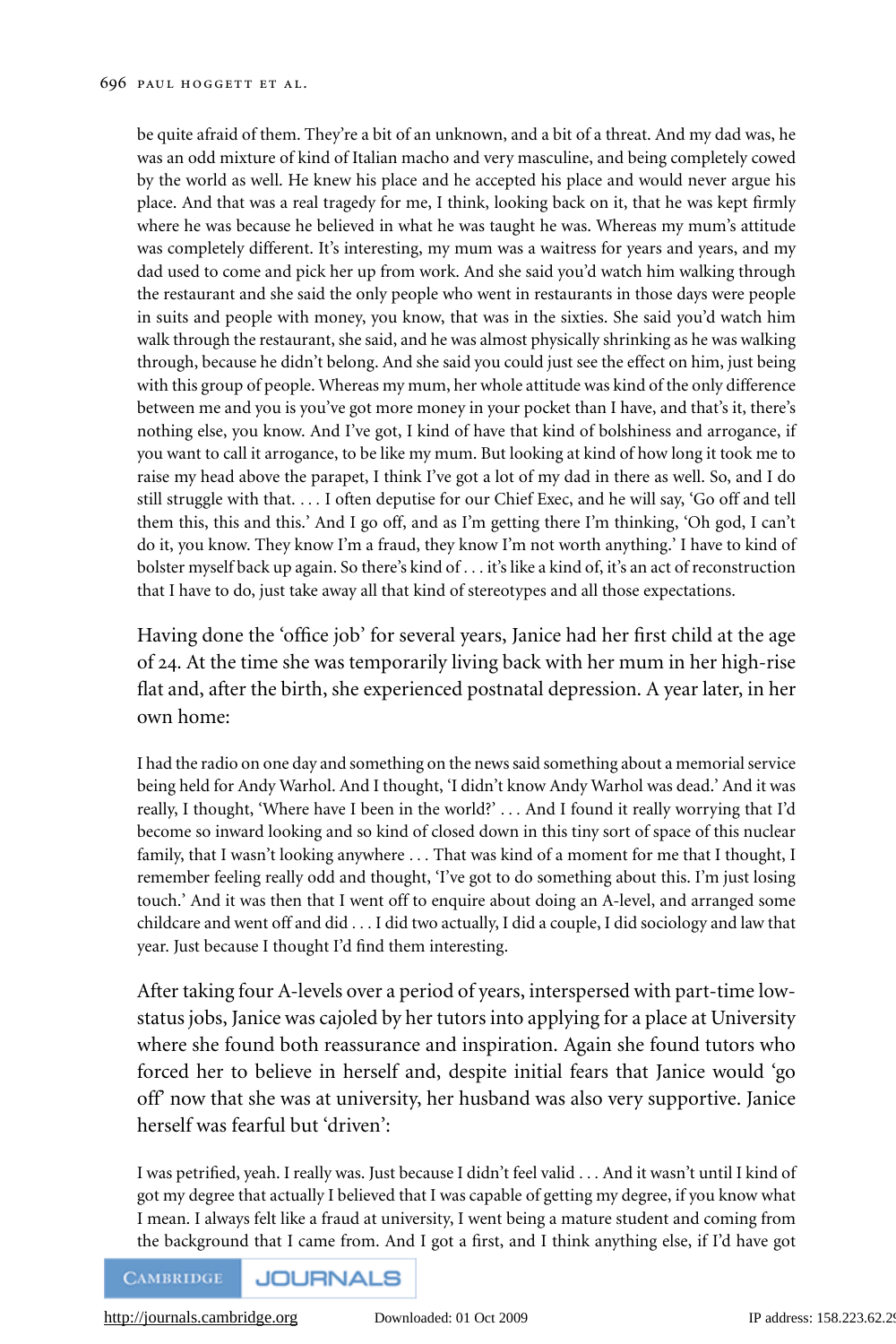anything less I wouldn't have, it wouldn't have been valid for me. It was about driving myself to kind of prove it really. And then went on to do the MA.

Her father did not appear to understand the transformation his daughter was undergoing; he could not see the point of doing a degree if there was no job at the end of it. He did not go to her graduation. Following her Masters, Janice returned to the area where she grew up, working in a local voluntary organisation and then in a position of significant responsibility within a large resident-led regeneration organisation. This is the role she still holds, displaying great loyalty and commitment to both the organisation and the area it serves. In the light of what follows, it is significant that much of Janice's professional role now involves 'giving voice' to the needs and experiences of the community in which she grew up.

#### **Janice's life-course: an interpretation**

Janice was born to parents who seemingly had very different approaches to life. On the one hand, we are presented with a picture of her father, a traditionally minded white working-class man who knows his place, macho but 'completely cowed by the world'. Believing 'what he was taught, he was' he visibly 'shrinks' when feeling out of place and does not grasp the value Janice places on her journey of transformation. On the other hand, Janice's mother is imbued with a sense of righteous anger at the injustice of the world, at the externally imposed inequalities, and is itching for change whether on the scale of collective action or, more feasibly, in her constant re-arrangements of their family's furniture. In speculating on the patterns of identification that have coloured Janice's life choices, one could say she had taken on the mantle of 'knowing her place' from her father but the impulse 'to refuse her place' from her identification with her mother.

At the age of 24 she found herself trapped physically, socially and psychologically in a place from which there seemed to be no exit. In coming out of this depression, Janice had her 'Andy Warhol moment'. It is easy to construe a symbolic 'otherness' that Janice assigns at this point to the announcement of a memorial for Andy Warhol: a man literally, culturally and perhaps psychologically thousands of miles distant from the vision of her own father. She constructs a distinctly *uncomfortable* meaning for herself from this occurrence and uses this as a lever to propel her on her educational journey.

### **Identification and reparation**

Deacon and Mann (1999) note the 'moral regeneration' agenda which now influences social policy, but it is interesting that those, like Etzioni (1997), who now speak of the importance of the 'moral voice' construe this voice very much in terms of Freud's super-ego, the voice of constraints and standards.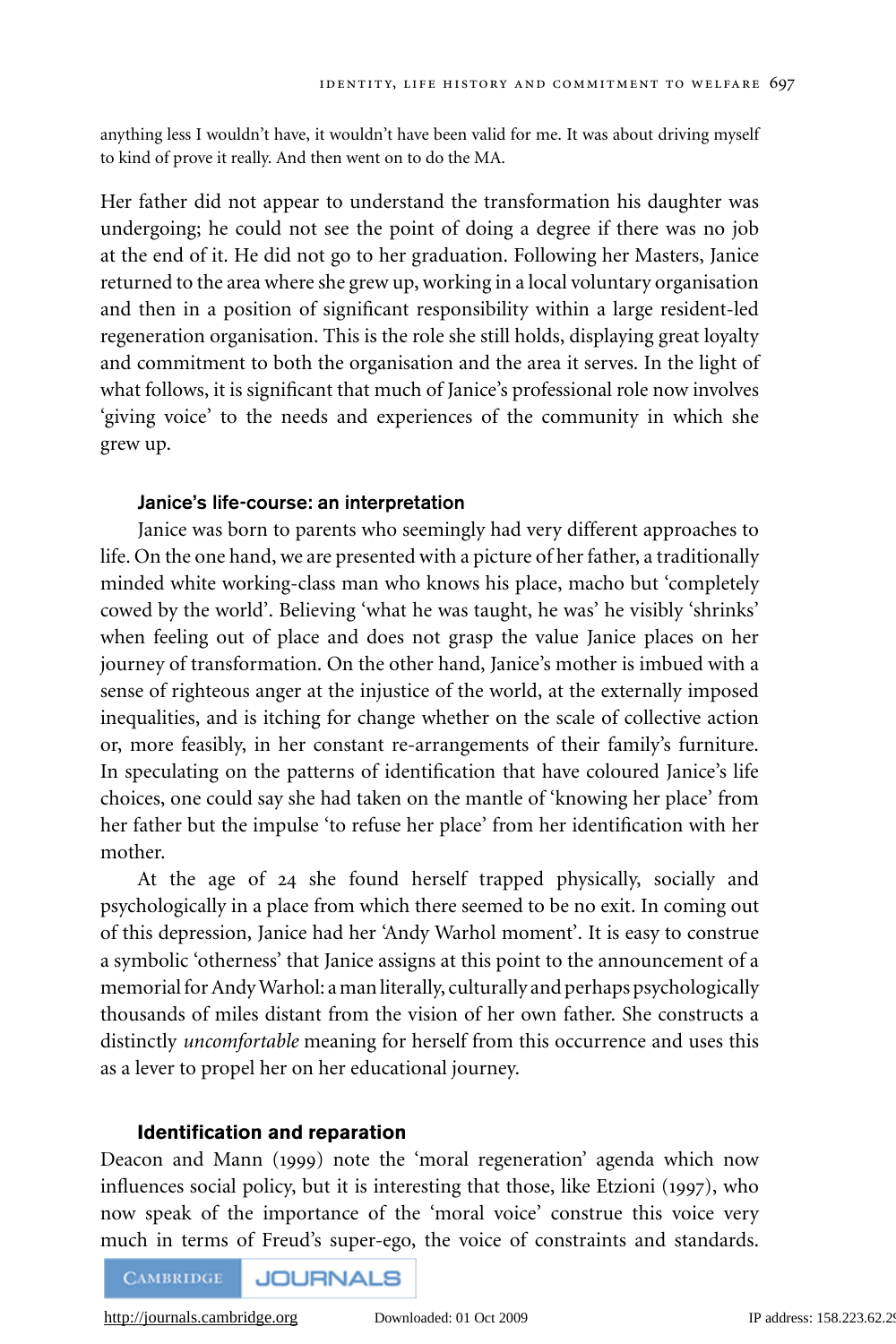But the Kleinians introduced a quite different way of thinking about the moral voice into psychoanalysis, one which stressed the link between morality and love. Klein's concept of 'reparation' (Klein and Riviere, 1964) is the process of restoring something, of making something better, within one's internal world. This reparative inner voice is present powerfully for both Janice and Steve.

In Janice's case, her educational triumphs are explicitly informed by 'repairing' the voice of her cowed father as she illustrates in a very poignant part of the first interview:

He died while I was writing my dissertation for my MA. And, interestingly, my dissertation was about the working-class voice in fiction. So, and I focused on James Kelman, who won the prize a few years ago. So it was working-class male voice in fiction and so I dedicated my dissertation to him, because he was often in my mind as I was kind of writing about these things. It was a kind of hidden voice and this, what it does to that individual to be, well I could see what it did to my dad, that shrinking thing.

A decade later and Janice's concern for the hidden working-class voice has found expression in her professional role as development worker for the residentled regeneration partnership which now covers the neighbourhood where she grew up.

Janice's reparative desire towards her father has been harnessed to her mother's anger at injustice: 'it was about wanting to change things rather than give something back *...* it was about things not being right for people and that *...* I wanted to go back and change that'.

In Steve's case his life illustrates how it is possible to identify with a split off part of one's self. Steve takes up the role of youth worker by investing in it a set of meanings and feelings which are distinctly his own, a product of his own life history. Even to this day, the experience of the uncared-for child is still very 'live' inside Steve; in other words, he carries it around 'inside him'. But, crucially, what he has identified with is not just a distressed child but a distressed child in a relationship with absent parents. Speaking of the young people he now works with, Steve captures this relationship to absence when he speaks of a young person 'who's having problems at home, no one to listen to him, no one really cares where they're going or what they're doing'.

In other words, the young people remind Steve of himself when he was their age in a way that he is now conscious of but was barely conscious of at all when he 'drifted' into youth work ten years ago. But in place of the absent parent, Steve has put someone who is trying to make things better: 'the person that could actually fill that role other than a parent, a good parent, would take a very, very special person'. So this 'someone' is an idealised figure, this someone is what Steve calls a 'youth worker', something he feels he cannot yet call himself but might 'after years of trying' achieve this 'nirvana'.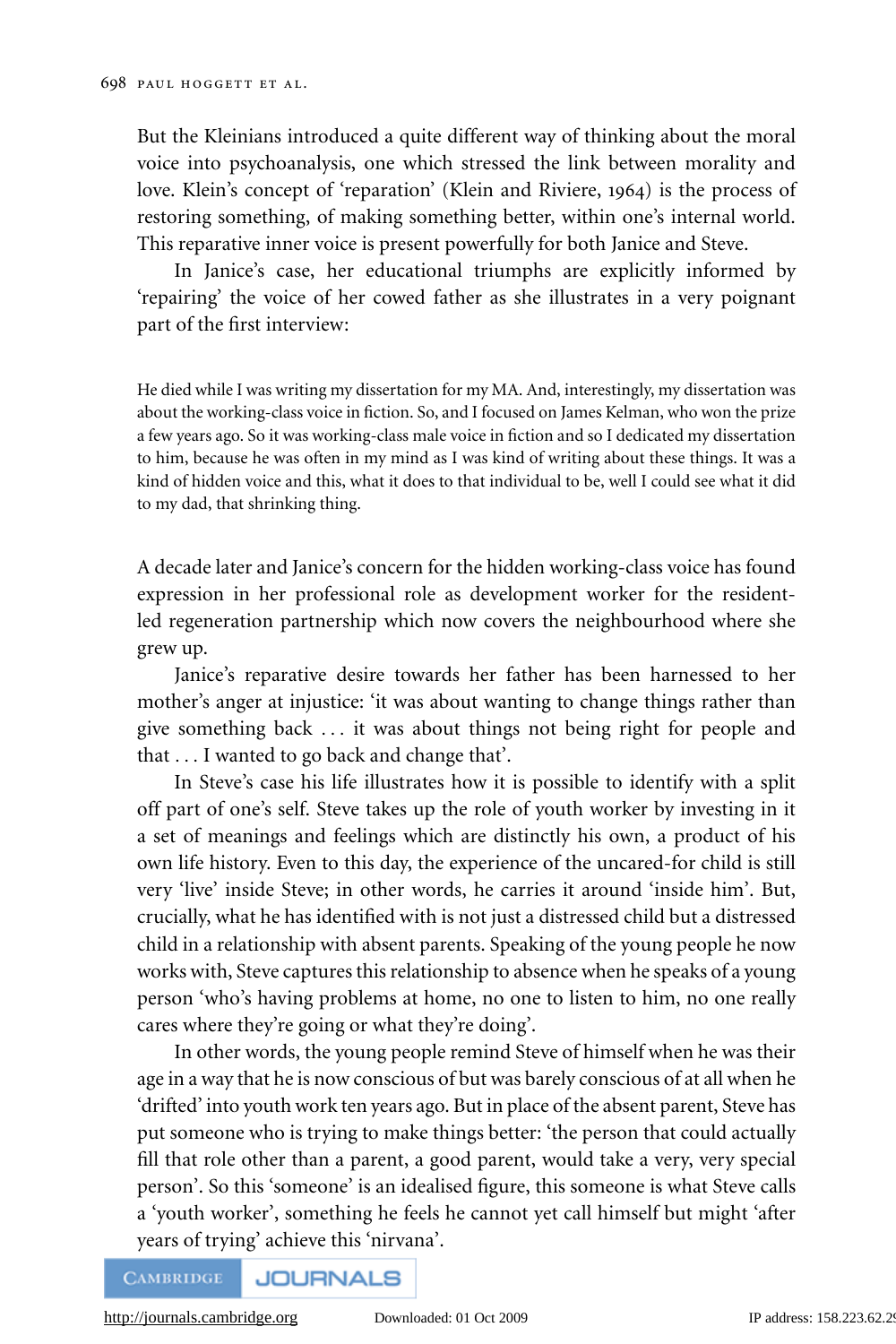### **Unblocking some of the impasse in identity theory?**

Looking at the lives and stories of Steve and Janice, how do they illuminate aspects of the impasse that Stuart Hall notes?

#### **The changing same**

There does seem to be an invariant core within the human subject built upon a number of important identifications which change only very slowly. For Steve, the image of the distressed child and the absent parent has dominated his psychic life for many years. The 'object relationship' signified by this identification has nevertheless been subject to processes of change over time; Steve's life has changed, in many ways for the better, and in this respect it aptly illustrates the idea of 'the changing same'. For Janice, the identification with the 'shrinking' body and voice of her working-class father has also remained an immensely powerful force pulling her back into her place even as she struggled to transcend it.

#### **Unknowing agency**

Both Janice and Steve illustrate 'unknowing agency'. Janice refers to it quite explicitly when she reflects upon the impulsive and non-reflexive way she has made decisions in her own life:

I mean when you have to make choices I suppose, you have to have some way of making them. And I think that I can, quite often you, I, I do, I think a lot of, we all do it sort of thing, make them on a kind of emotional impulse and if I haven't got an emotional impulse that drives me to that immediate kind of decision, then I'll find some other way of doing it.

Social theory has become preoccupied with a narrow conception of rationality, one which divorces cognition from emotion and discourse from affect. Individuals, groups and social movements often act spontaneously, driven by powerful passions and forces outside their reflexive grasp. This does not mean to say they act in a thoughtless way; indeed, our sense-making capacities are often running to catch up with what we have already imagined through action.

For many years Steve's life was in the grip of a powerful and largely unconscious identification, but he still had agency even though it was 'unknowing agency'. And it was this 'strange impulsion' which led him home from overseas and got him into caring work which in turn precipitated the more benign dialectic of the last15 years of his life. Steve's experience also indicates that simply becoming more conscious of these identifications does not end the powerful influence they have over us. Steve is now well aware of the powerful influence that his childhood has had upon him, indeed of how this power works, but he is also aware that it continues to exert its influence and probably always will.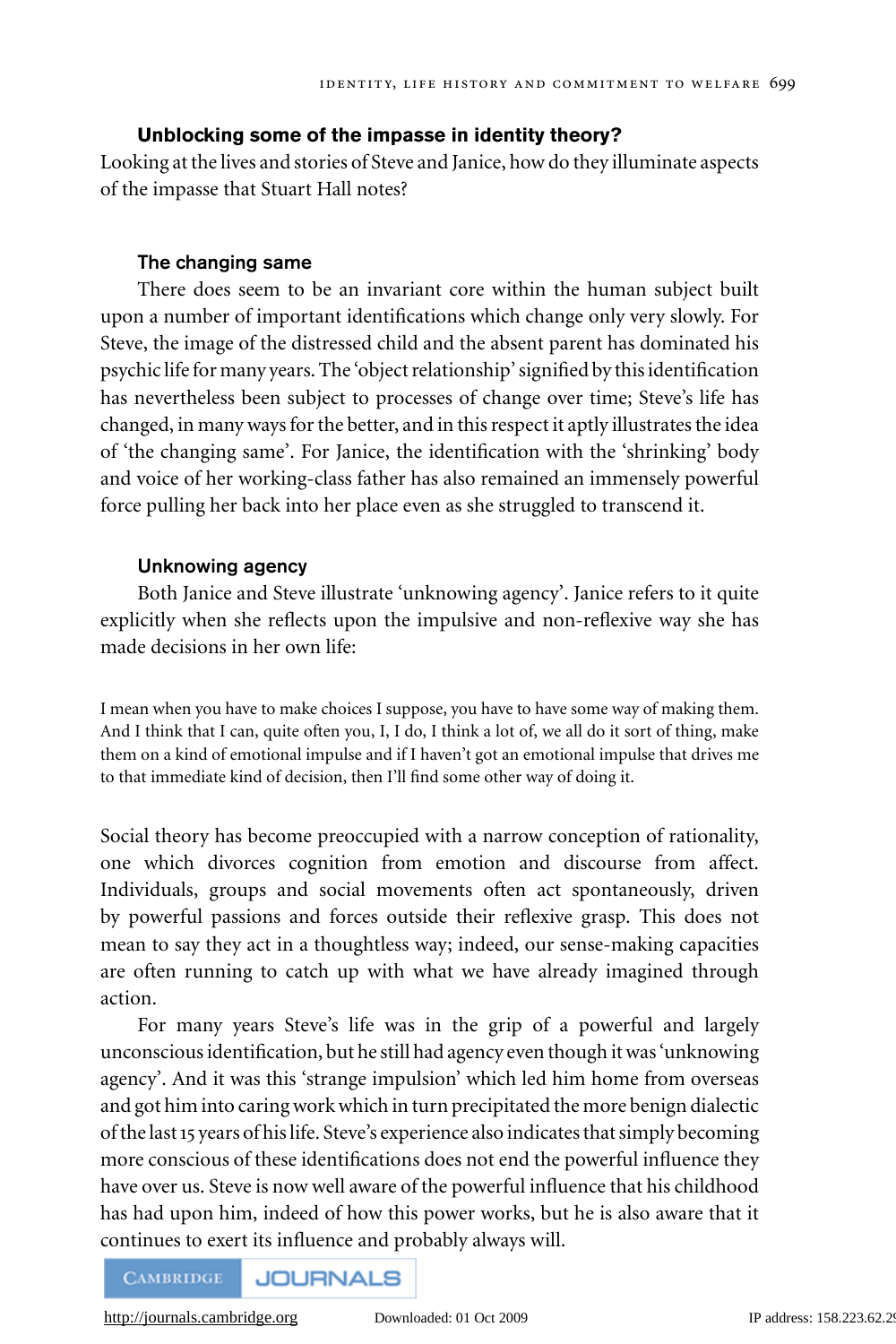### *Transformation: second-order agency*

Third, as a white male of middle-class parents Steve has not been subject to the many objectifying discourses of race, class or gender which produce the self in its passive modality, the 'self as object' (Hoggett, 2001) in the way that Janice has. Nor, from the material we have on Steve, is it clear to us in what way Steve was subject to the projective identifications of his parents; that is, it is not clear to us what 'other(s)' he had to be for them (although it is clear that at times he had to be 'the parent' to his dysfunctional mother and father). It was in their very absence that Steve's parents seem to have left their mark. Yet despite being marked by his past (if you like, 'hailed' by the micro-discourse of the family system of which he was a part), he has managed to adopt a creative relationship to it: the absent Other has been filled by a benign presence. The original scene is still being acted out but in new ways and with roles reversed and in the process a child from a care home has become an accomplished professional (with a partner and children of his own). In other words, Steve was eventually able to reflexively identify with the position he had been put in and was then able to transform the identification.

According to the *Concise Oxford Dictionary*, to transform is to 'make a thorough or dramatic change in the form, outward appearance, character, etc., of'. Bion notes (1965: 1) that when transformation occurs something remains unaltered (what he calls 'the invariant') 'and on this something recognition depends'. This is Gilroy's 'same' in his 'changing same'; the mystery is the nature of transformation (as opposed to the variety of relations we can adopt to subject positions which are non-transformative, where despite our wrigglings we remain, as individual or group, essentially captured by the position we have been put in). In Steve's case it is as if a new director had arrived at the scene of the original drama and got to work reinterpreting it, discovering new meanings, casting actors into different roles, and so on. The capacity to transform a subject position is even clearer in Janice's case. Janice is able to demonstrate a remarkable degree of reflexity when making that 'shrinking voice' of the working-class male (a voice which inhabits her own being) the object of her own creative writing and the driving force behind her role as community development worker.

We think that the work of the contemporary Kleinian analyst John Steiner could be helpful in understanding the nature of the identity transformation process. Steiner (1996) argues that to move on in one's life from the place at which one's development has, in a way, become stuck, it is necessary to let something die and to mourn for its passing. This 'something' is the shadow cast upon the subject by its early identifications. As we can see from Steve and Janice, these identifications constantly pull us back into an original position from which it is hard to escape, and it is hard to escape precisely because we identify with the figure in that position and find it hard (almost cruel) to abandon it in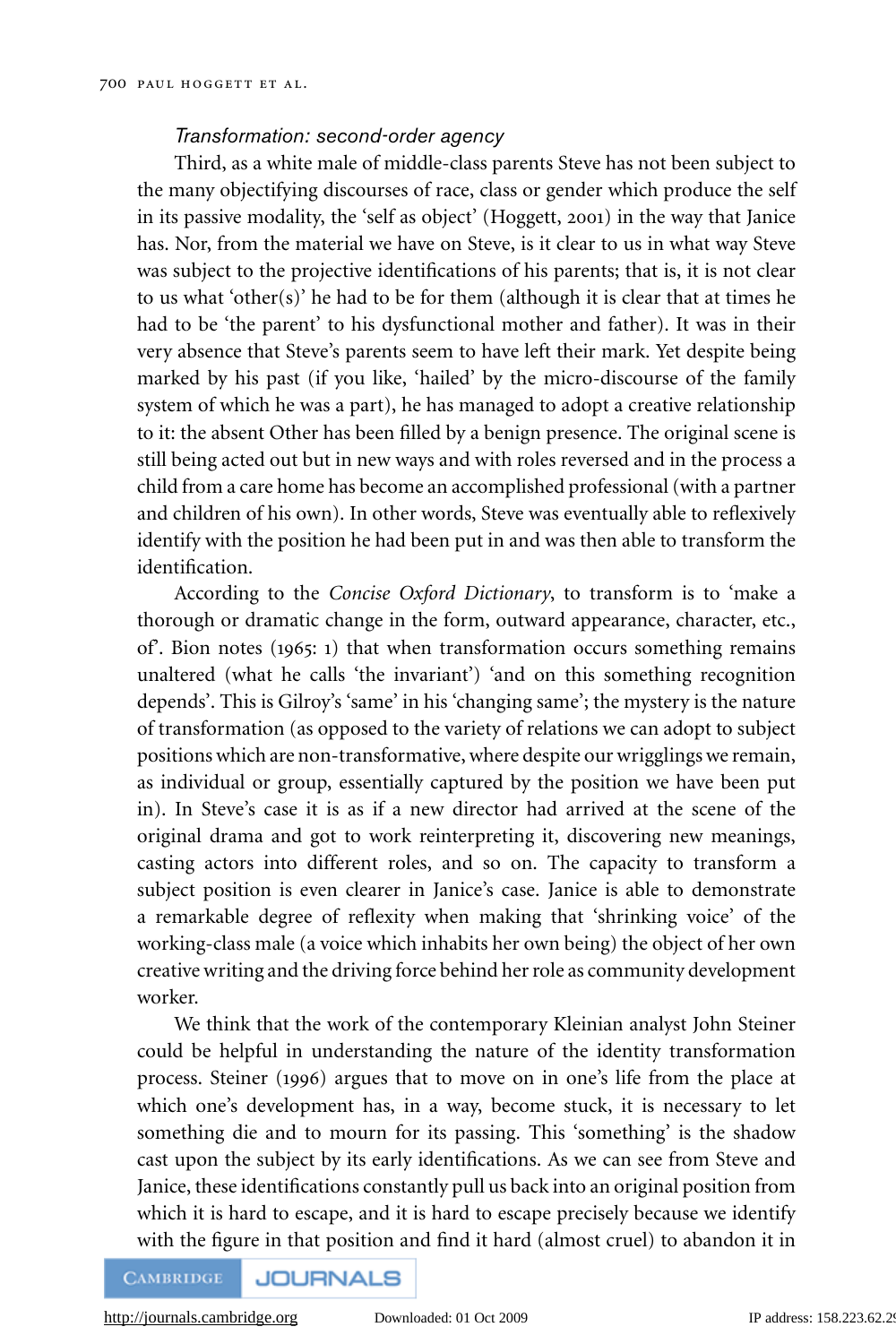order to move on in our own lives. As Laplanche and Pontalis (1973) note, the accomplishment of identification is to keep something psychically alive. Freud vividly illustrates this in his own article on the difference between mourning and depression (Freud, 1917). On the death of a loved person we identify with them, we take them into ourselves precisely in order to keep them alive inside us, or 'psychically prolonged' as Freud put it. Mourning is the process of letting that person die inside us so that we can leave them behind. And this requires both love and hate. The hate necessary to enact this cruelty on the figure inside us, and the love of life and a life yet to be lived which beckons us forward (Butler, 1998: 186– 187). Through mourning our identifications lose their concrete, 'alive' quality and achieve a more digested and symbolised form. We can begin to obtain a psychical distance from them and they therefore become more available for psychical work and transformation.

In a final interview, Janice offered a further very interesting reflection on this part of the paper. She expressed unhappiness at the possible implication that she wanted to escape from her original class position as if, as she put it, 'you shouldn't want to be working class, you shouldn't be proud to be working class'. This helps clarify a crucial issue – change is not about abandoning an original identity but about transforming it – a distinction which, as Moglen (2005) notes, has been obscured by a number of North American scholars who have used Freud's *Mourning and Melancholia* (1917) to theorise the grieving of social injuries.

If one aspect of identity transformation appears to require mourning, a second aspect appears to require imagination. In Steve's case it is the imaginative redirection of the characters and the script from the original scene. In Janice's case it is the process of writing through which she finds her own voice. Lacan provides us with scant understanding of imagination for, as we have seen, his concept of the 'mirror stage' confuses imagination with misrecognition and illusion with delusion. For Winnicott, imagination only becomes delusory when we make too powerful claims upon others to accept our imaginings as their own (Winnicott, 1971: 3, 14). For Winnicott, the illusion of a coherent self is just this, an imaginative construction necessary for our going on being. For Winnicott, illusions – including group illusions – are the play materials of the mind and the foundation of culture. Illusions inhabit what he calls 'transitional space' 'the third part of the life of a human being *...* an intermediate area of experiencing, to which inner reality and external life both contribute' (p. 2). The relative absence of the ideas of creative agency in post-structuralism (including agency which is creative even when the agent is unknowing) therefore seems to be linked to that fact that it has drawn its psychology from a tradition within psychoanalysis which had no way of grasping the non-alienating nature of imagination.

So we come upon a final paradox. The identifications which fix us and position us also provide us with the resources for their transformation. Returning to the concept of 'the changing same', it is that invariant core that provides the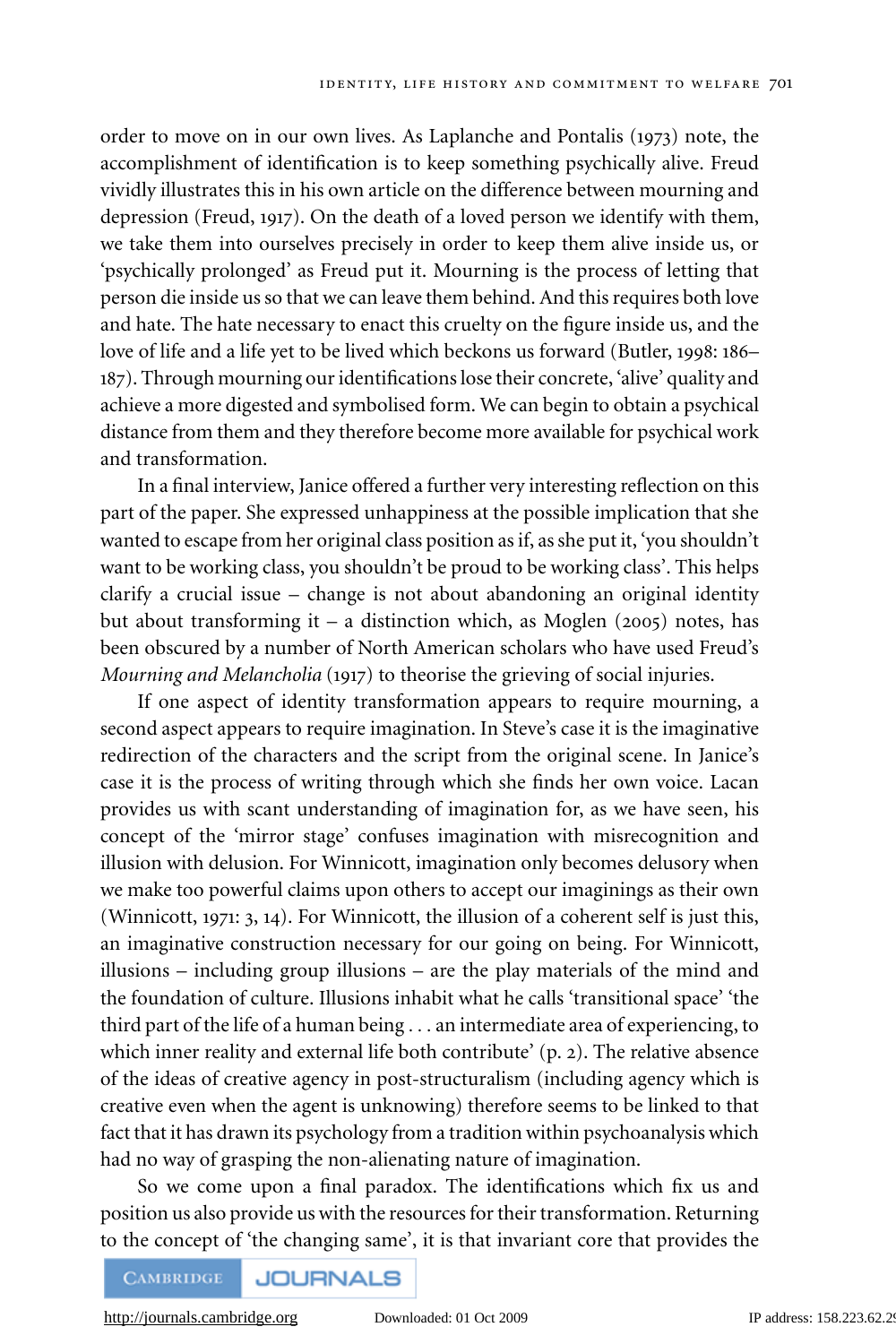basis for our agency. That which in the individual or group is determined is also the foundation of our self-determination.

### **Commitment to welfare**

We have provided two of what could have been many case histories from our research which illustrate the psychical and biographical roots of some people's commitment to public welfare. These two examples indicate the powerful role of early identifications and of anger and reparation in fuelling this commitment. In both cases these early identifications remain, what has changed is that they can now be thought about. A reflexive stance towards the identifications has developed so that, for example, Janice can see how she is 'of it' (her working-class father remains part of who she is) but no longer fully 'in it' (captured or possessed by it).

Returning to the debate about the normative foundation of welfare, Deacon and Mann (1999: 427) suggest that 'the moral voice can come from within – the inner or personal voice – or from without – the external or communal voice'. We suggest that it actually is always both. In ways we do not yet fully understand, our values are always both personal and political, the outcome of some kind of dialectical interplay between the internalisations and identifications which arise from our most intimate relations and the product of our journey through education, work and social life. But if a person lacks reflexivity about the identifications which foster the inner voice, then it can become very difficult for them to manage their commitment to the real other. In his early years as a youth worker, Steve was over-identified with the youths in his club, and to the extent that they became extensions of his self his capacity for insight into their otherness was limited, thus inhibiting his capacity for the 'moral sensitivity' that Banks (2004) argues is necessary for welfare work. Moreover, without a reflexive awareness of self, the necessary identification with what Bourdieu (1999) calls 'social suffering' can become unbearable. As Sennett (2003: 149) notes, 'respect for others can become wearing just because it would possess no limits, no boundaries'. Janice talks about the same issue when she says, 'I've got this kinda phrase that I like, it's, which my boss just laughs at, but it is quite true really, it's like how much do I care really *...* my "how much do I care meter".' Ironic detachment (Jessop, 2004) is just one of several ways in which workers in our sample struggle to preserve this necessary distance from the work. There is a delicate balance to be struck between having a passionate attachment to the job and maintaining one's own well being, as statistics indicating the levels of stress in occupations such as medicine and teaching reveal (Caplan, 1994; Cooper and Kelly, 1993).

In our experience most professionals working in the public sector, like Janice, do care, indeed they care passionately about what they do. And because they care they put up with the frustrations and disappointments, 'the assaults on the ego',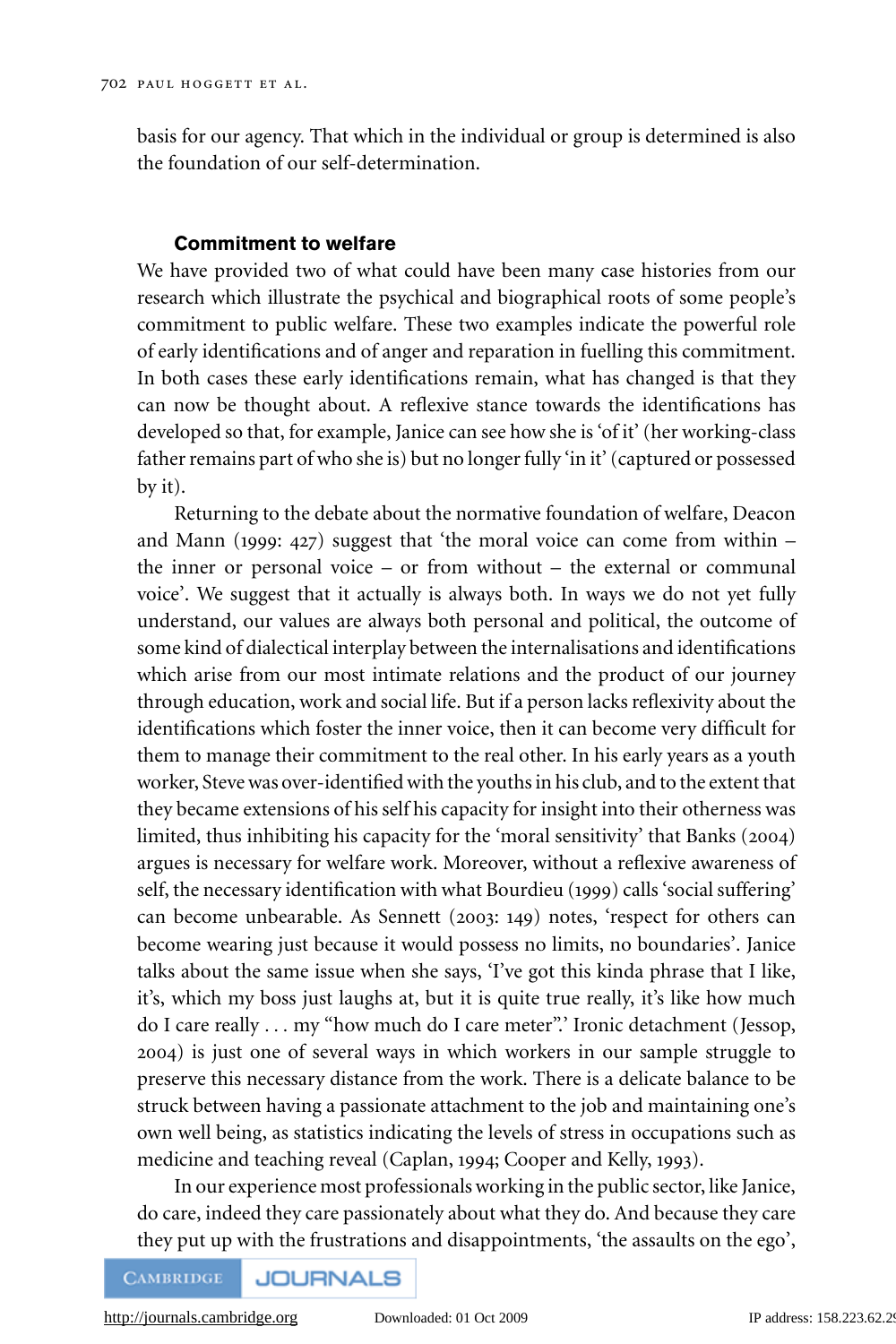which Lipsky saw as inherent to 'street-level' work (Lipsky, 1980). In other words, 'the public service ethic' is often something deeply rooted, typically a part of the very identity that such professionals have. As Banks (2004) notes, it is not simply a job and it is something more than a career. Whatever it is, it is this that underlines the long-term commitment to public welfare of many professional and nonprofessional workers, despite the frustration and disappointment which seems integral to this work. This seems to be only barely glimpsed at by governments, such as the British Labour administration, whose pragmatic 'what works is what's best' approach reduces the choice between public and private to mere short-term efficacy (Du Gay, 2005). The consequences of privatisation and contracting out on the nature of the commitment of such workers to their jobs is obvious for all but the self-blinded to see.

To return to where we began, there is an urgent need to marshal both empirical research and our theoretical resources to deepen our understanding of this public service ethic. This will require a better understanding of both the emotional and ethical challenges of the work and the psycho-political foundations of the motivation of welfare workers.

#### **Acknowledgement**

This is an ESRC funded project called "Negotiating Ethical Dilemmas in Contested Communities' (ref. RES – 000 – 23 – 0127)

#### **References**

- Banks, S. (2004), *Ethics, Accountability and the Social Professions*, Basingstoke: Palgrave Macmillan.
- Benjamin, J. (1988),*The Bonds of Love: Psychoanalysis, Feminism, andthe Problem of Domination*, New York: Pantheon.
- Benjamin, J. (2004), 'Beyond doer and done to: an intersubjective view of thirdness', *Psychoanalytic Quarterly*, 73: 5–46.
- Bion, W. (1965), 'Transformations', *Seven Servants: Four Works by Wilfred Bion*, London: Heinemann.
- Bourdieu, P. (ed.) (1999), *The Weight of the World: Social Suffering in Contemporary Society*, Cambridge: Polity.
- Butler, J. (1998), 'Moral sadism and doubting one's own love', in J. Phillips and L. Stonebridge (eds), *Reading Melanie Klein*, London: Routledge.
- Caplan, R. (1994), 'Stress, anxiety and depression in hospital consultants, general practitioners and senior health care managers', *British Medical Journal*, 309: 1261–1263.
- Cooper, C. and Kelly, M. (1993), 'Occupational stress in headteachers: a national UK study', *Journal of Educational Psychology*, 63, 130–143.
- Chamberlayne, P., Rustin, M. and Wengraf, T. (2002), *Biography and Social Exclusion: Experiences and Life Journeys*, Bristol: Policy Press.
- Deacon, A. and Mann, K. (1999), 'Agency, modernity and social policy', *Journal of Social Policy*, 28: 3, 413–435.
- Du Gay, P. (ed.) (2005), *The Values of Bureaucracy*, Oxford University Press.
- Etzioni, A. (1997), *The New Golden Rule*, London: Profile Books.

Freud, S. (1917), 'Mourning and melancholia', *Standard Edition* XIV.

**CAMBRIDGE JOURNALS** 

<http://journals.cambridge.org> Downloaded: 01 Oct 2009 IP address: 158.223.62.29